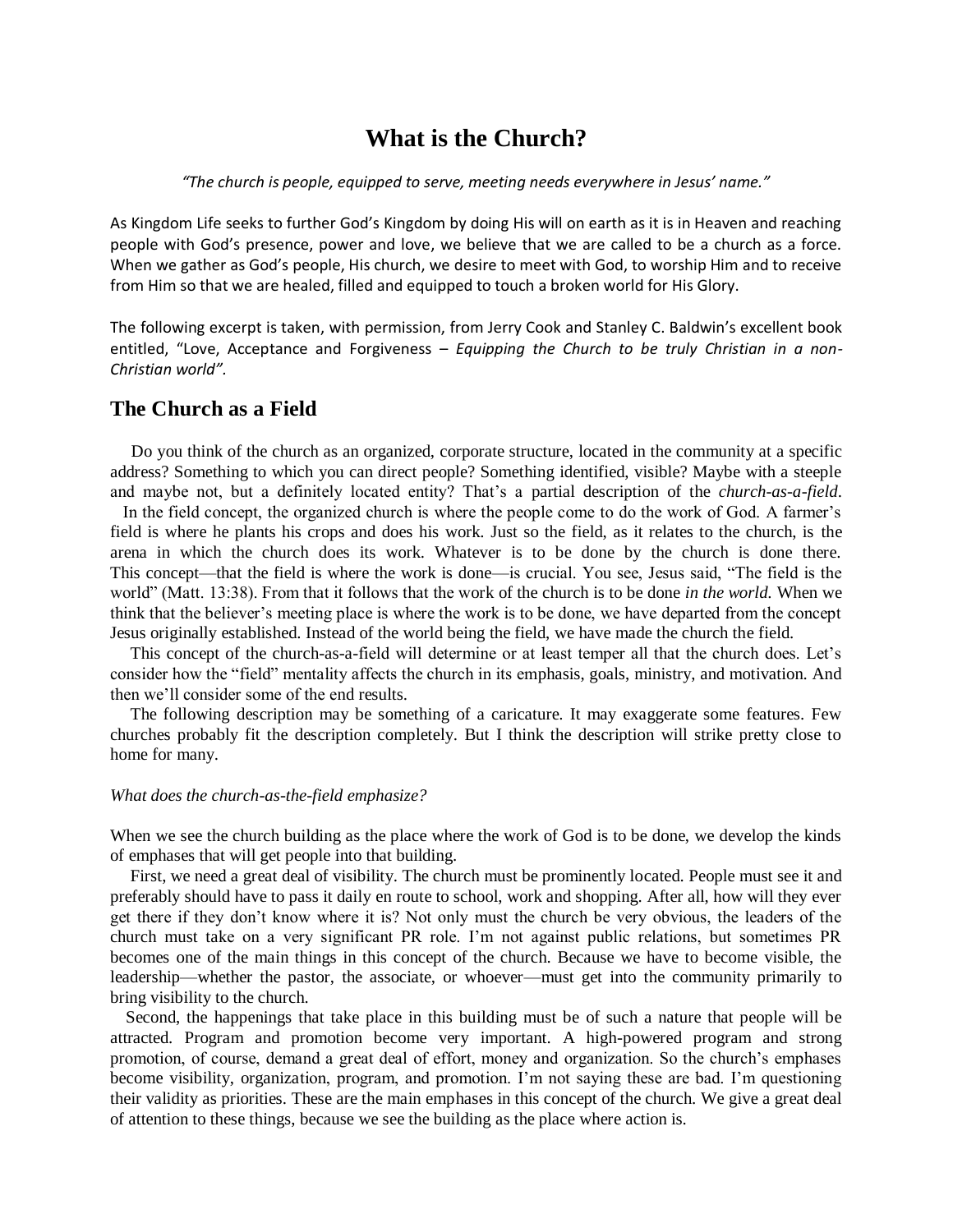#### *What goals does the church-as-the-field have?*

The goals of the church-as-a-field are defined in terms of numbers in attendance, of budget and of facility. Those things tend to make up our concept of success.

Of course the goals are flexible. If we are not reaching great numbers then we change our success semantics from quantity to quality. We're after a few good men. And we've handled the success problem.

Budget? Obviously, it takes money to run a church. But when this becomes our goal, we have seriously confused means and ends. When we operate the church in order to get money enough to operate the church, we shouldn"t be too surprised that people write off the church as something which is opposed to Christ.

Facility is vitally important to the concept of the church-as-a-field because the only way to increase the field is by enlarging the facility. If you are going to do a great work for God and it"s all within the building, then you must have an enormous building.

#### *How does the church-as-a-field go about accomplishing its ministry?*

 An interesting thing here is that it does not have an adequate description yet of what its ministry is. Its ministry so far is to get people into the building, because that is where the work of God is done.

This work, once the people are gathered, centers around a professional. If people are going to be prayed for then the professional is going to be the person who does it because he has the professional hands. And when there are more heads than his hands can take care of we add another professional. So now we have four hands instead of two. As the field increases we have more heads than four hands can handle, so we add another professional. And then we departmentalize the professional so that we have hands in every area of the members' lives. What we are doing is setting up a rather stringent kind of professional approach to ministry.

The second thing about this kind of ministry is that the arrows all go in. By that I mean the organization is endeavoring to pull people out of the culture into the church. Everything is designed to draw people. We have contests, prizes, and outreach campaigns. I heard of one church that gave away green stamps. At another, the pastor promised to swallow a live goldfish when attendance hit a certain number. Anything, just get them in. Because this is where the action is.

Ministry becomes a positional identity within the organization. That is, if you are going to minister you must be director of something or minister of something or associate something. You will have a title and a position within the organizational structure. As a result, the individual member is easily misled about the meaning of Christian service and is often reduced to a spectator. You see, once he"s in the field, unless he wins a position he has little relevance except to help keep the machine going.

He keeps his seat occupied and invites his neighbors, but that's not fulfilling so he becomes a bit confused. Then he either grabs for power or drops out. Or he regresses into a support or nonsupport role of the pastor's program. A lot of pastoral opposition stems from this kind of frustration in people's lives.

#### *What motivates the church-as-a-field?*

Basically, the motivation of the church-as-a-field is to get people in. That is called evangelism. Once you have them in you must keep them in because if you don"t the field is to shrink. So elaborate programs are designed to keep the people. This results in an enormous amount of programming. You had to program to get the people and now you have to program to keep them.

You also must get people serving the church. The reason this is absolutely necessary is that the church is the field. Therefore, if people are to serve the Lord at all, they are going to be doing it within the organization.

Very subtly, an interesting thing happens in our mentality if we are not careful. We begin to exploit people. We"re reaching people, not because they are hurting, but because they can help us in our church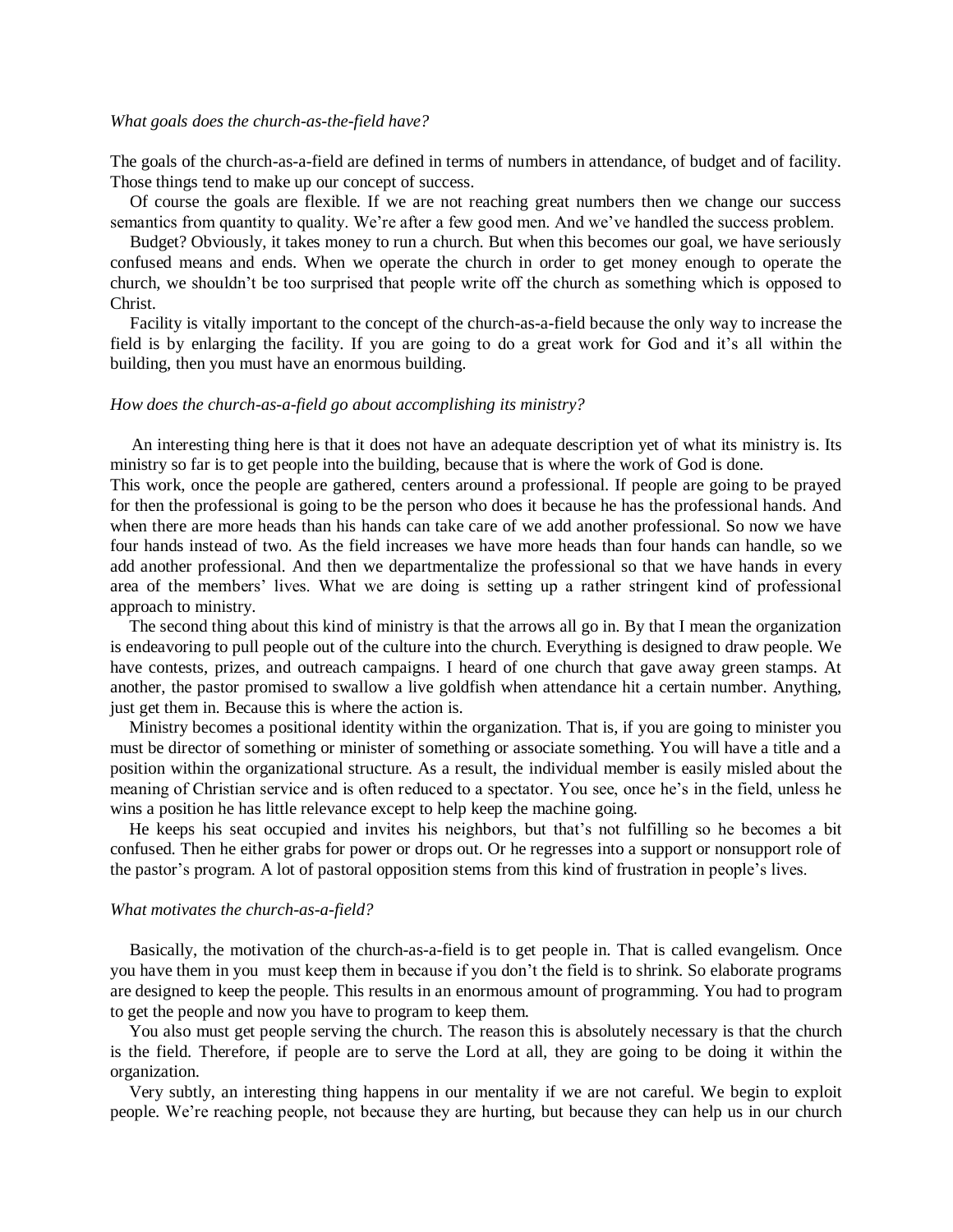endeavors. *Just think, if that man with all his money would get saved, what he could do for this church.*  Or, *What a good testimony for our church if that notorious sinner were saved here.*

Suddenly the purity of our motives is eroded, and that's a very dangerous thing. It means that at point we are going to start hurting people. People are going to get chewed up in the machine. At East Hill we pick up pieces of people who have been chewed up in religious machines. We pick them up by the basketful. People who have been hurt, who hate religion, hate the preacher, hate everything to do with the church package. Many of them have a real case.

It's not because anyone wants to hurt people. No pastor is in the ministry to hurt people. I've had pastors come and weep in my office, saying, "I like people. I want to help them. I've spent my life trying to help people, but it seems that at some point they get hurt." Often these pastors have been under such pressure to make the machine hum that they have allowed the people to suffer.

When the church is the field we are also motivated to compete with family, school, television and the world. That is no small task, but we must do it. Why? Because we have to rip people away from other things and get them occupied with the church program.

## *Now, what are the dangers of this approach to church life?*

First, the pastoral role is distorted and misdirected. In evangelical churches, the pastor tends to become a superstar. Some men have the ability to carry that role well. Their platform manner magnetizes people. In personal relationships they exude charm and self-confidence. As administrators they rival the top executives in big business. But let's face it. There aren't many of that brand of cat around. True superstars are few and far between. The vast majority of pastors must live in frustration if they work in a situation that demands a superstar.

Under some ecclesiastical systems, the pastor tends to become a puppet instead of a star. He hasn't enough autonomy as a leader to take hold of things and make them happen. He has too many boards between him and what he wants to accomplish. So he becomes a political puppet, compromising everywhere and just trying to keep everybody happy. That's also frustrating.

Whether a pastor becomes a star or a puppet, he is being misdirected. His true role is to be neither of those. Rather he is to be an equipper of the saints.

Even more frightening than what happens to the pastor is what happens to the church. Again the tendency is to go in one of two directions. The end result is usually either mediocrity or subculturization.

Let's trace out how it works. Notice, we're talking end results here. The church-as-a-field may show absolutely no marks of mediocrity at the beginning. To the contrary, there may be great first-generation excitement. That group of people on whom the church was founded are blessed of God. They are excited, things are moving, the budget's always met, the building is coming, new people are present every Sunday. Everyone is awake. Hallelujah!

But the second generation is different, and I am not referring to the children of the first generation. I"m talking about the second wave of people who make up a church after it is well established. The building is complete. The income is adequate. The organization is functioning. The church settles into what I call a second-generation compromise. Everyone is quite comfortable now. The church program is going along nicely. The time for personal sacrifice is past. The people sit back to enjoy the fruits of their labors—or the labors of the first generation.

The stage is set for third-generation mediocrity. Nothing much is happening anymore. Faces change as people and pastors come and go, but that"s about it. Even desperate attempts to shake things up, to get moving again, have little effect. Pastors get discouraged and leave, or settle into mediocrity along with the church. They sort of retire early, so to speak, giving up hope of anything significant happening but sticking with the routine anyhow. It's a living.

God help the poor pastor who ends up with third-generation mediocrity. But frankly, I think that's where most pastors are. That's why they shuffle. They trade this pastorate and its mediocrity for that pastorate and its mediocrity. They get about a year-and-a-half honeymoon out of it and then start looking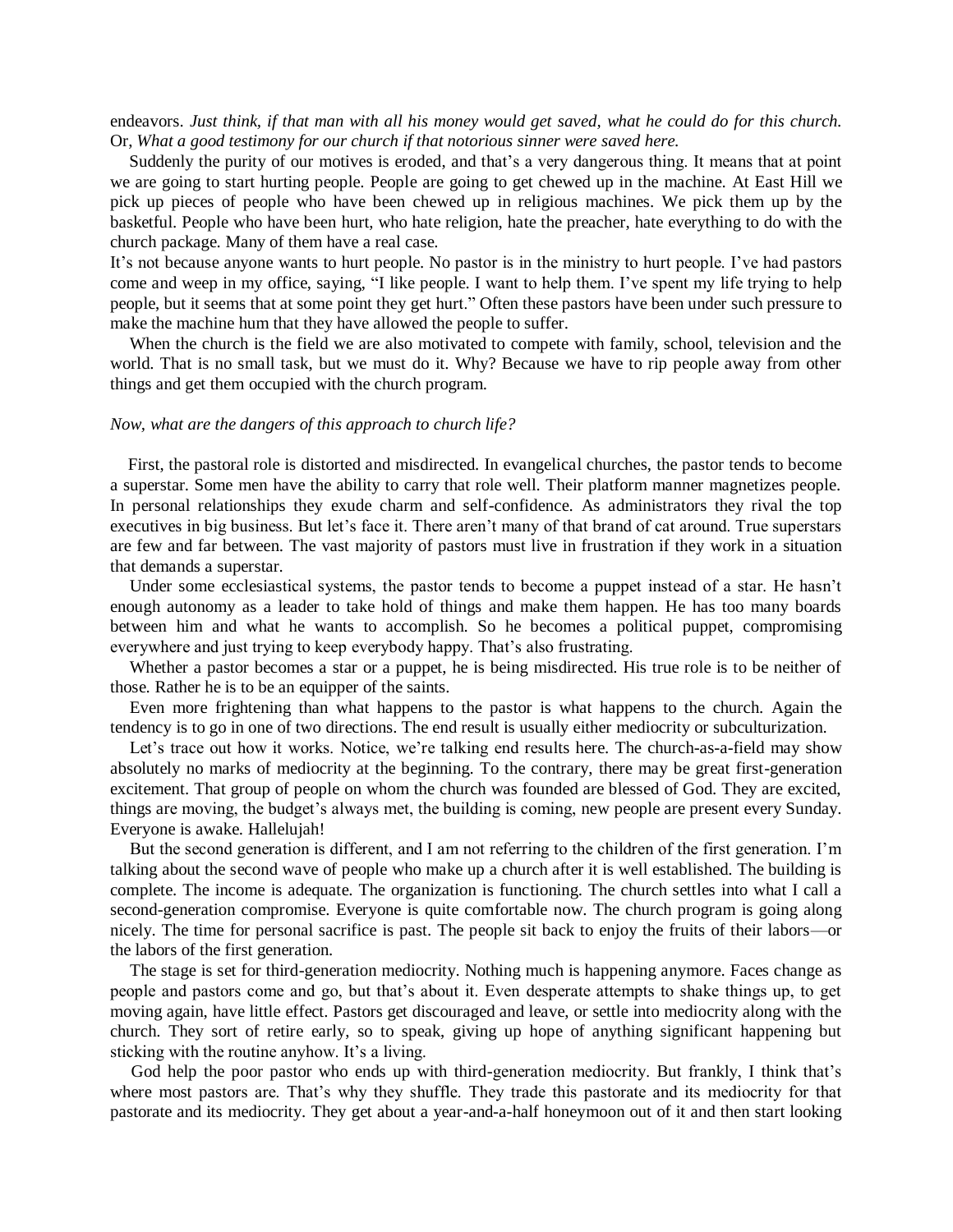for another church. Mediocrity is always looking for a way out. Give some release and it may honeymoon with you for awhile. But it always has a way of settling back down if we don't change basic concepts.

The only hope is the rise of a new superstar who can capture the day and move us on to bigger and better things and lead us over the top for Jesus.

If the church-as-a-field does not end with mediocrity, it will end in subculturization. Or it may be both mediocre and subculturized. A subculture is a separate system within a system. It defines its own lifestyle, has its own speech, and tends to externalize its basic spiritual qualities. It develops its own community. When a church subculturizes, it becomes, as one writer put it, an island of irrelevance in a sea of despair."

That is, I think, a great danger for the Christian church. I see great segments of the church going in that direction or already there. The tendency always is to establish a community in which there is uniformity. That way we don"t have to worry about error or non-predictability creeping in. So the church tends, on the wave of revival, to take the result of that revival and institutionalize it. Years later the institution remains, but the life is long gone.

We tried to go the subculture route at East Hill in the early days. We didn't know any better. We had a close-knit group of about 10 families, and our basic aim was to solve all our own problems, keep our group intact, and add to our little community.

We had visions of establishing a Christian commune. We never were able to pull it off because someone would always come in who didn"t look as we did, didn"t talk as we talked, and didn"t give a hang about our little community. We were always having to convert these people to our community concept.

Finally we began to get the message. I was praying one day for the Lord to give me the community and the Lord stopped me. "Never pray for that *again,"* He said. "I am not going to give a community to you. Instead I want you to pray, Lord, give me to the community.""

This was how I finally awoke to the fact that God didn"t want us to be a separate subculture, He wanted us to penetrate every segment of the society in which He had placed us.

Jesus said, "You are the salt of the earth" (Matt. 5:13). Salt, to have any effect at all, must be mixed in with the substance which needs salt. Nobody but a collector sets up saltshakers and admires them. A subcultured church is like a saltshaker on display.

Whether the church-as-a-field leads to mediocrity on the one hand or to a Christian subculture on the other, the result is the same. The world concludes that religion may be OK for some but it"s irrelevant to real life. And Christianity is just another irrelevant religion.

Obviously these are gross generalizations. But these are concepts one must work through to arrive at any adequate definition of the church.

# **The Church as a Force**

*The church is people, equipped to serve, meeting needs everywhere in Jesus' name.*

Do not underestimate the preceding statement. That concept of the church will affect everything: the way the pastor preaches, the way the church is organized and promoted, the way the program develops, and the way the building is designed.

This concept of the church is so decisive that if you don"t see it in the thoroughgoing context I have just suggested, you do not understand what I am saying.

Among other things, I'm saying that we need to direct the church away from professionalism and into the hands of people who do not know what they are doing. I want to say from firsthand experience that this policy is both scary and at times utterly ridiculous, but always, in my mind, necessary.

As we did with the church-as-a-field, let"s examine the emphases, goals, ministry, and motivation of the church as a force. And consider the results.

*What does the church-as-a-force emphasize?*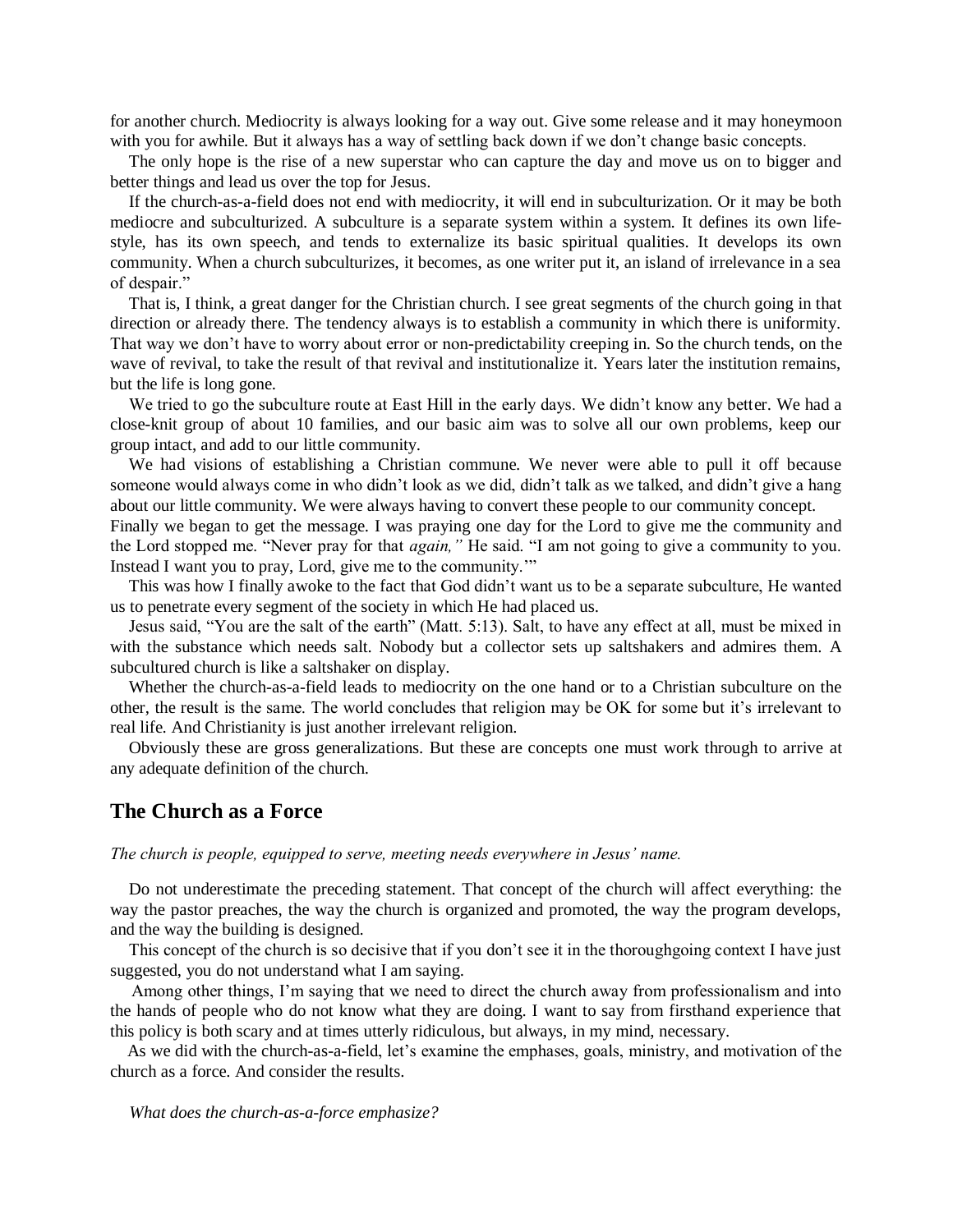In this concept of the church-as-a-force, the field is the world, as Jesus said. That is where the work is to be done. The emphases in the church-as-a-field model are visibility, organization, program and promotion. The church-as-a-force emphases are worship, training, and fellowship, because *these are the things that produce Spirit-filled people who can meet others' needs in Jesus' name.*

When our people gather on Sundays and on Thursdays, they are not the church at work. To attend services is not to serve the Lord. Services are for what we might call R and R, rest and restoration, and this includes worship and celebration. We get together, we sing, we clap, we praise God, worship, meet one another, talk about Jesus. We don't hear any profanity or dirty Stories, It's tremendous, It's unadulterated fun and enjoyment in a pure, clean, loving environment.

When we meet, we read the Bible and the Lord speaks to us in various ways. Brothers and sisters more gifted than we in certain areas minister to us. We thoroughly enjoy it. We"re healed. Our lives are changed. We receive tremendous blessings. Why? So that we can gather for a repeat performance on Thursday night because by then we"ll need to be pumped up again?

No! The church is rested and restored at meetings so that they can work in the world all week long.

The church is at work right now. People are sitting in board meetings where they are employed. They are driving taxis and trucks and buses. They are meeting in council chambers, in the legislature, in commissioners" offices. They"re teaching classes. They"re milking cows. They"re changing diapers. They are all over the community.

When we get together the next time, we'll share what's been going on. We'll rejoice together over our victories and pray about our needs. Some people are going to be present who were caught in that work of the church out in the world. They are going to begin to understand what Jesus' life-style is all about. It's a powerful thing.

We worship, we pray, we fellowship, we learn.

## *What goals do we set?*

The church-as-a-field has goals expressed in numbers, budget, and facility. The church-as-a-force has goals that are personal and individual: We want each member to come to *wholeness,* be *equipped,* and be *released* into the world to minister. Our basic assumption is that the Holy Spirit who fills the pastor can fill every believer to whom the pastor preaches. And each believer is potentially capable of ministering just as surely as the pastor is, though perhaps in a different way.

The role of a pastor is to help Christians start living in the light of the truth. Evangelical Christians tend to have a lot of religion in their hearts, a good bit in their heads, but not much in their feet. And Christianity that doesn"t walk around in shoes isn"t worth much. It has to walk in shoes, all kinds of shoes—sandals, boots, high heels, and suedes. It has to walk. The role of a pastor is to teach people how to get their Christianity to walk right. If we only teach them how to think Christianity and how to feel it, but not how to walk it, we are failing.

 Most church members are content to watch the pastor walk. "Pastor made *435* calls this month!" And the poor pastor. He is chewing Rolaids. He"s drinking Maalox. His cheeks are sunken. His face has a yellow pallor. And the people come on Sunday mornings and get upset because he doesn"t feed them steak. The best he can do is serve a little warmed-over soup. He"s been busy.

Do you follow me? It's not my job as pastor to minister to every need in the church. I don't intend to do that. My job is to teach everybody in the church how to minister.

The Bible says that pastors are supposed "to prepare God"s people for works of service, so that the body of Christ may be built up" (Eph. 4:12). Take careful notice of this Scripture for it is foundational to the concept of the church-as-a-force.

Preparing God's people—that's my job, and that's a whole different ball game from doing the ministry myself. The church needs to place its members in a healing environment of love, acceptance and forgiveness. We must bring people to wholeness in such an environment, equip them, and then release them.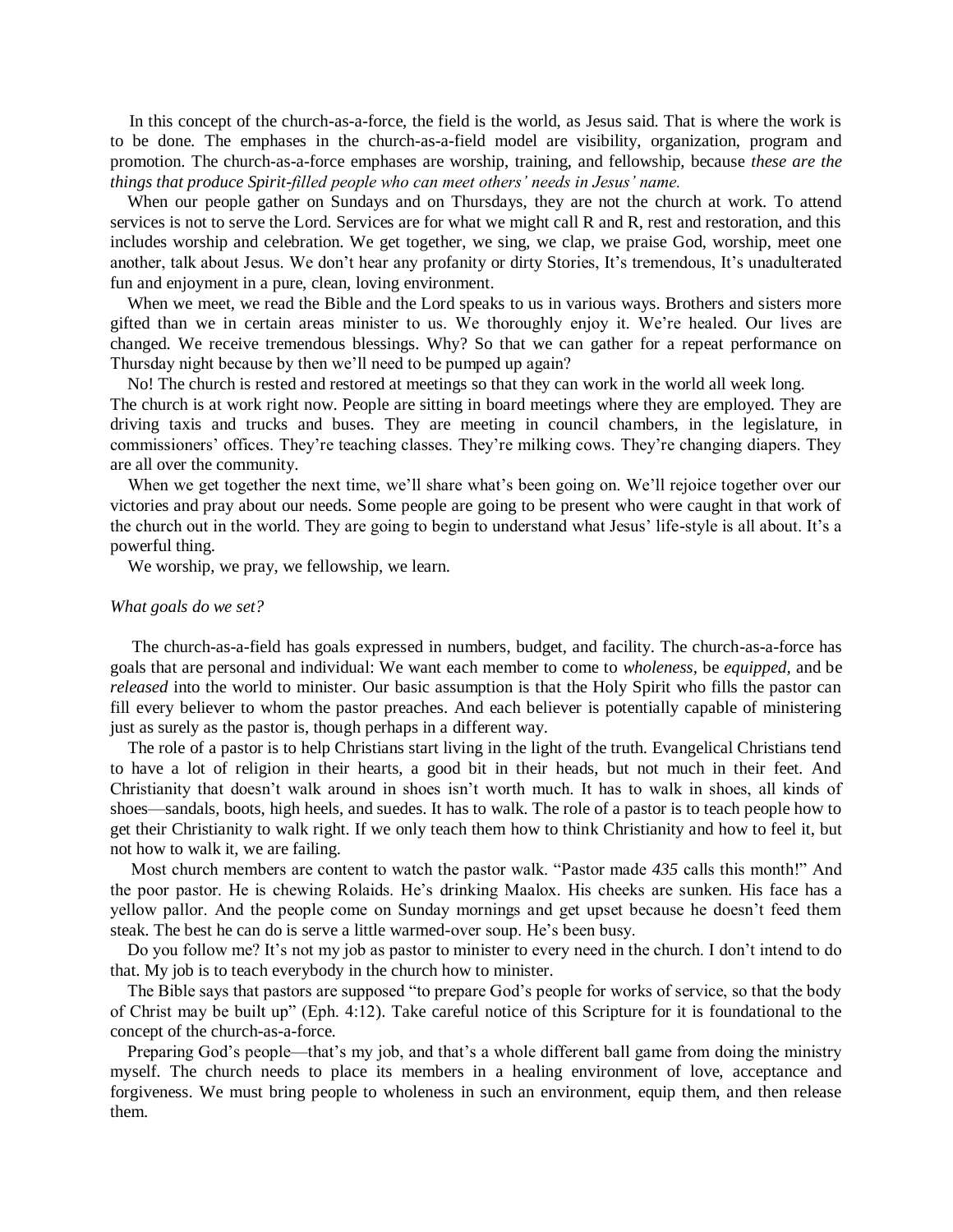## *What is the ministry of the church-as-a-force?*

 The automatic result of great healing is great outreach. As people come to wholeness, they minister. Other people are touched.

When the church is a force the ministry-by-professionals-only tendency of the church-as-a-field yields to a ministry by all the believers. Along with this comes an altering, even a dissolution, of the traditional lay-clergy role. That is easy to say but it's hard to do in an established church. People don't know how to let it happen. They don"t know how to cope with a pastor who actually expects the people to carry on the ministry. They almost demand that the pastor do the work.

 The breakdown of the clergy-layman distinction is also frightening for pastors. The pastor is losing his safety zone and he feels vulnerable. People know he is as human as anyone else, though he happens to be a pastor. That"s very threatening to some men. They fear they will not be respected any longer, that their leadership capability will be impaired. Many men are even taught in seminary not to be friends with church members—to keep a "healthy distance" away from the people.

Pastors are in fact as human and fallible as anyone else. Why play charades then? What good is leadership that must depend on falsehood for its strength?

I do not believe in vertical relationships in the church. I do not believe in the emergence of an elite in the church. You see, I have no power over anyone simply by virtue of the fact that I am a pastor. The only way I can function as pastor in anyone's life is if he lets me. If he doesn't want me to, there is not a thing I can do. I have no power to make anyone bend.

I could threaten people. I could set up a system of political pressure. But as a pastor, I must make it one on one with people. In order to do that, I must be an authentic person. That means I must take the risk of being open and transparent.

Being open is scary. And in some fellowships it is downright risky, as James D. Mallory, Jr. describes:

One time in a Sunday school class on love within the family, Betsy admitted she sometimes had hateful feelings toward me or the children. The other members of the class clearly were not used to such honesty and immediately hid behind a pious cloak, suggesting they should pray for poor Betsy, who obviously was in dire straits as a Christian.

Many are afraid to take the type of risk Betsy took because others might think they are not very good Christians if they admit some of the foolish things they do and the destructive thoughts and feelings they have.

Betsy"s honesty in the class ultimately paid off, however, and others began to share some of their problems. They began to function as the body of Christ should function. They could pray honestly and specifically for each other.

In the church-as-a-force there is a climate of love, acceptance and forgiveness. The pastor is not living a life of pretense as if he were somehow different and better than others. These two elements alone do much to make the church a healing fellowship in which our Betsy"s and everyone else can be real and open.

In the church-as-a-force the pastoral leadership is also constantly endeavoring to facilitate the ministry of the members. This means the pastor carefully avoids usurping that ministry. He does not do the work for the people but involves them in doing it themselves.

A man asked me to pray with him about his living situation. He lived in a large apartment complex and felt like Lot in Sodom because of the things going on there. He really wanted to move. Our church could have responded to this situation in a number of different ways. For one, we could have built and operated our own apartments. Financially, we could have handled that with no problem. We had already been approached with that proposal and had property on which to build. But that was not our choice. If we ever did build an apartment house, we would limit the percentage of Christians living in it**.** However, I couldn"t just say to that man, "No, I'm not going to pray with you. Sit there and tough it out."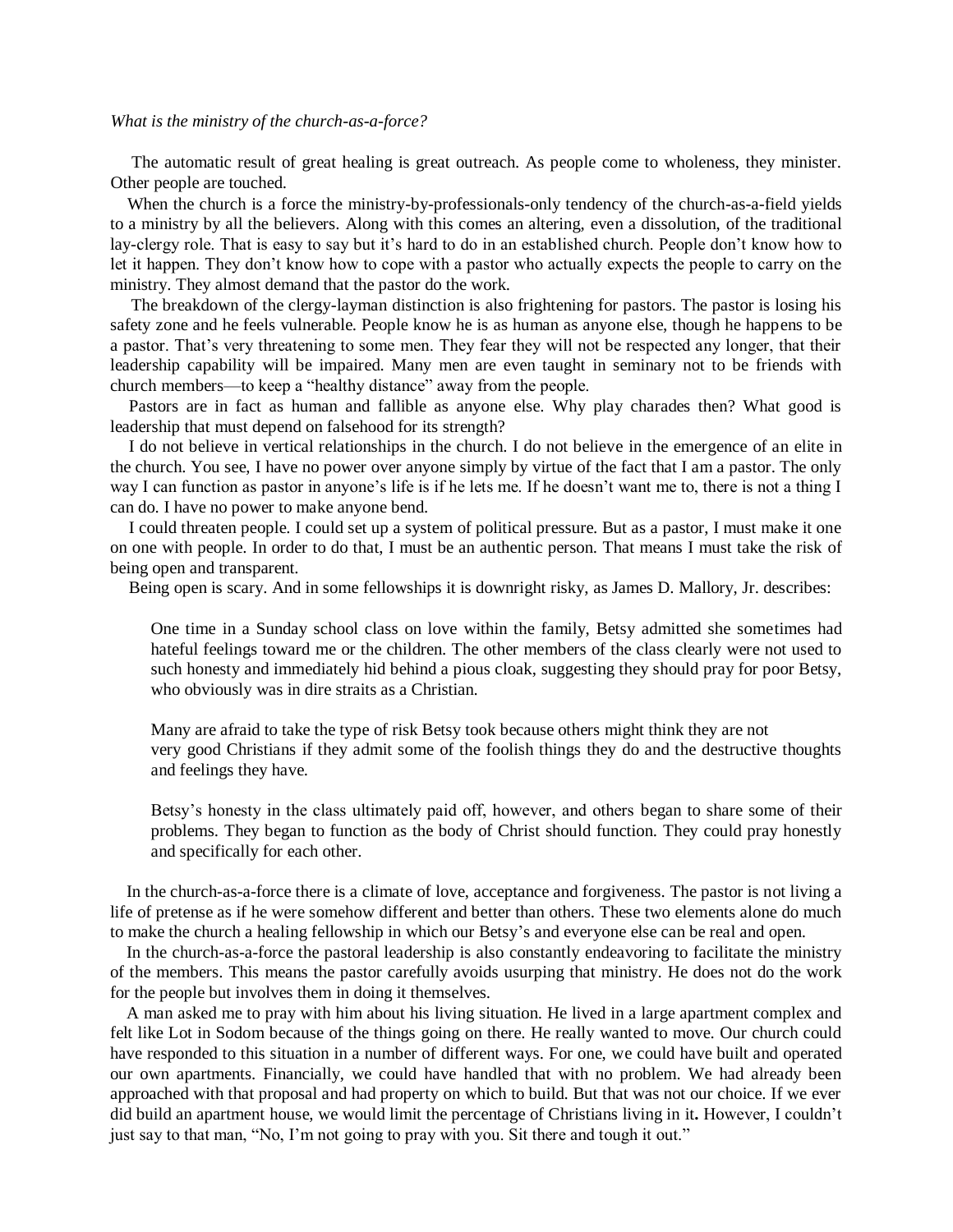I said, "Listen, you are not there by accident. Let"s begin to work and facilitate some ministry for you. Let's pray. Let's fast, and we'll see what the Lord says to us.

I soon discovered a lot of other people in our church were in similar circumstances. One Sunday night after service we gathered everyone who lived in apartments; a whole roomful of people. I said. "How many of you feel like you want to move?" Many raised their hands. I said, "Why don"t we stop asking God for a place to move and start asking Him for a way to infect the place we live? How can we have such a case of Christianity that we become an epidemic'?"

They just lit up. The first thing they wanted was for me to appoint a staff member to come and teach a Bible study at their places. I said, "No, I"m not about to do that. That"s crazy. Why increase the staff? You live there. How many of you are filled with the Holy Spirit?"

Then they thought I was saying, **"**Go down by the pool every Sunday morning, set up a pulpit. Open the Bible, and say "hear ye, hear ye!"" I was not saying that at all.

"I"m simply saying to be open for business." I explained. "Now what does that mean to you?"

One fellow decided he should write out his testimony and post it on the bulletin board. He happened to be in charge of an apartment building for 400 adult students of Mt. Hood Community College. He had been a bartender a few months before.

He posted his testimony on the bulletin board, where all the messages are. He attached a note, "If you want to talk about this, see me, manager's apartment. A steady stream of people began coming to him. Now wouldn"t it be foolish to put that man on staff? Or hire someone else as minister of apartment evangelism? Ministry is people filled with the Holy Spirit meeting the needs of other people in Jesus'

#### *What is the motivation of the church-as-a-force?*

name.

What are we trying to accomplish? We are trying to bring healing to the whole man, to every area of a person"s life. We are not out to use or exploit people, as is the temptation in the church-as-a-field.

The church-as-a-force becomes a healing agency in the community, not a place of refuge from the community. Nor is the church a competitor with the world. We don"t want to compete but to change priorities so that family, school, vocation, entertainment and the rest take their proper place.

For example, one exciting thing we're developing now is the concept of parents and children spending 12 years or more together as a healing unit in the public school system. That, to me, is a fantastic alternative to starting our own schools. I"m not opposed to Christian schools, but that is not God"s call to our particular church. I"m not against Christian colleges, but I think the believers who have had no Christian background should be the ones attending them. Christian people who have been in church all their lives ought to be the ones attending secular colleges.

We are not in the world to compete but to change priorities. I don't care whether every family in our church has a television set or several of them. I do care that they understand priorities enough to know when to turn the set on and off. And that doesn't come from me going through the TV guide with them each Sunday morning to give them the recommended programs or placing the approved programs in the church bulletin.

#### *The church-as-a-force concept is not without potential dangers.*

Most pastors get nervous when the ministry is placed in the hands of nonprofessionals. Ordinary people start going off in all directions, witnessing, caring, praying for the sick and distressed. The pastor may not even know about everything that"s going on and he may begin to feel that things are out of control.

In fact, things are out of control, but a pastor need not be intimidated by this. I've decided that if only what I can control is allowed to happen through our congregation, not much will happen.

In the church-as-a-force, the pastoral role is dynamic and in constant refinement. That is also threatening to some pastors. You see, as the church is developing the pastor"s role is also developing